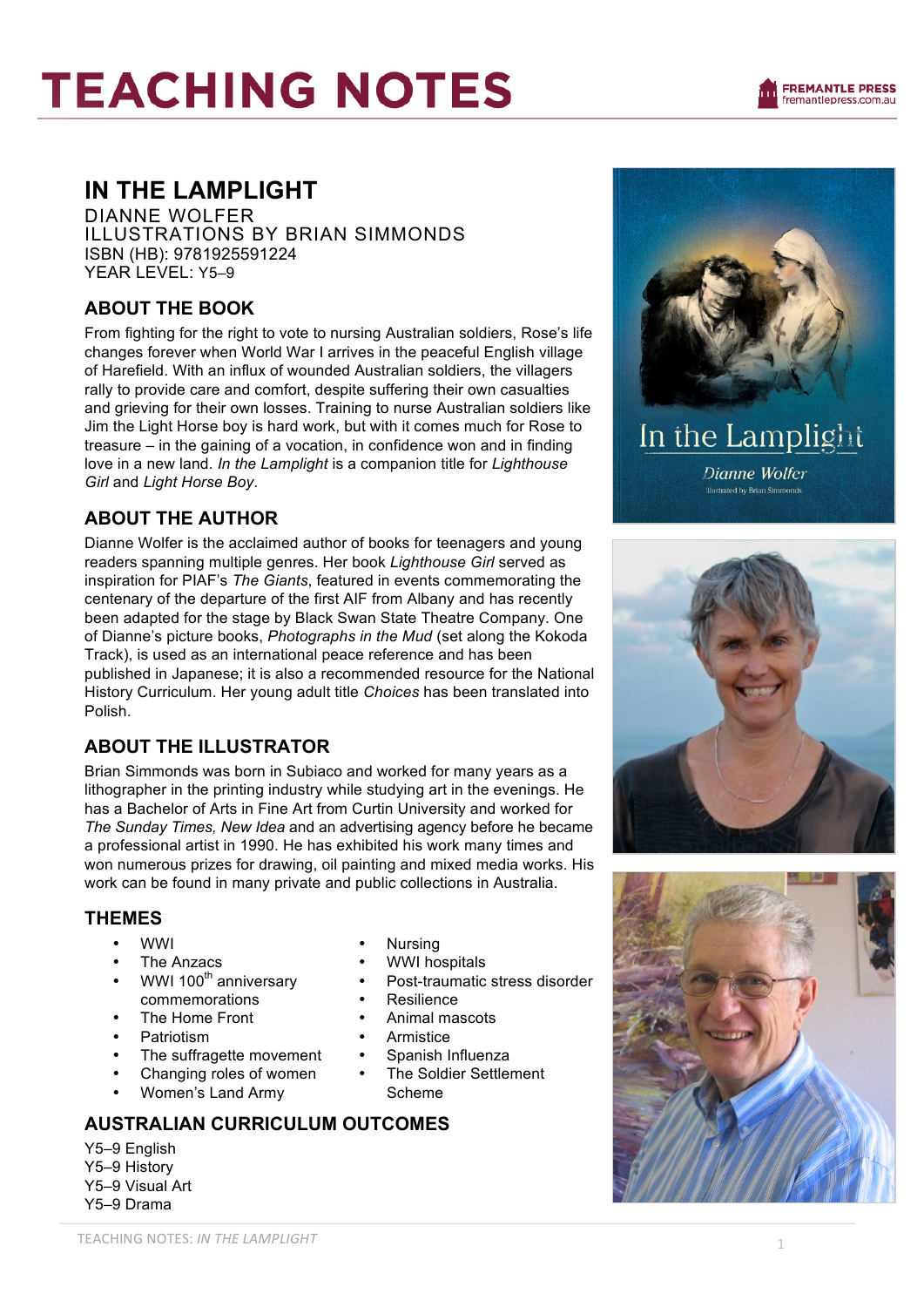# **TEACHING NOTES**



#### **USEFUL WEBSITES**

- Author's website: diannewolfer.com
- Illustrator's website: www.briansimmonds.com.au<br>• Australian War Memorial website: www.awm.gov
- Australian War Memorial website: www.awm.gov.au
- Australian suffragettes: www.australia.gov.au/about-australia/australian-story/austn-suffragettes
- Harefield History Society: harefieldhistorysociety.webplus.net
- Harefield Junior School: www.harefield-jun.hillingdon.sch.uk/community/our-anzac-story
- St Mary's Church and Anzac cemetery: stmarys-harefield.org.uk
- Harefield Hospital: www.rbht.nhs.uk/about/our-work/history/the-history-of-harefield-hospital
- Quarantine Stations in Victoria and Western Australia: albanyregion.com.au/quaranup and nepeanhistoricalsociety.asn.au/history/quarantine-station

#### **CLASSROOM IDEAS**

#### **Discussion questions**

- 1. What are some of the particular challenges of writing historical fiction? Create a list of key components of historical fiction as a genre.
- 2. Make a list of the major characters and the secondary characters. Which ones do you feel are most believable? Which provide the most effective windows for readers to understand that era? Do you have a favourite character? Explain why.
- 3. This story alternates between third-person narration, Rose's first-person diary entries and letters/postcards from Alice and Jim. What is the effect of combining these points of view? How would the story be different if it were told only in the third person? Or if we had only Rose's diary? Choose one of the third-person narrative pages and retell it as a diary entry.
- 4. *Yesterday I reread my old diaries and barely recognised that young girl waiting to tie up her hair.* (p. 81) Compare and contrast the character Rose at the beginning and end of the book. How have her priorities, beliefs, values, ambitions, fears and personality changed? Is there a particular incident in your own life that has fundamentally changed you?
- 5. How are the themes of bravery, resilience and forgiveness portrayed in the book? What other themes stood out to you? What did you enjoy most about the story?
- 6. Consider the charcoal illustrations, black-and-white photographs and assortment of newspaper clippings, postcards, telegrams and letters in the book. What is their impact on the reader?
- 7. How would you describe the attitudes of the following Harefield townsfolk towards the war at the beginning and end of the story? Provide quotes to support your answers.
	- a. young men
	- b. families of recruits
	- c. society in general
- 8. *They say the war will be over soon, but three soldiers died today and for those brave lads it never will be.* (p. 80) What do you think Rose means by this line in her diary entry for 9th November 1918?
- 9. Rose criticises Charlotte for giving white feathers to men who aren't in uniform: *I don't think shaming lads is fair. I wouldn't want anyone's death on my conscience.* (p. 14) Do you agree? Or do you think Charlotte's actions are justifiable? Why do you think Rose eventually decided to forgive Charlotte?
- 10. What is the significance of the book's title, *In the Lamplight*?

#### **History**

- 1. What were some of the reasons for the outbreak of WWI?
- 2. Why were Jim and other Australians participating in a war so far from home?
- 3. Edna claims *women won't give up their jobs after the war.* (p. 10) What was the suffragette movement? How and why did gender roles change as a result of WWI?
- 4. Jim is part of the Light Horse Regiment what role did they play in WWI? Why was Jim so upset to learn that the Australian warhorses would not be returned home?
- 5. Research WWI animal mascots. Why do you think soldiers took animals to war?
- 6. Chart Rose's journey from Liverpool to Melbourne by ship.
- 7. Rose helps Matron nurse soldiers with *trauma blindness* and *shell-shock*. Describe the causes, symptoms and treatment for these conditions during WWI. How are they treated today?